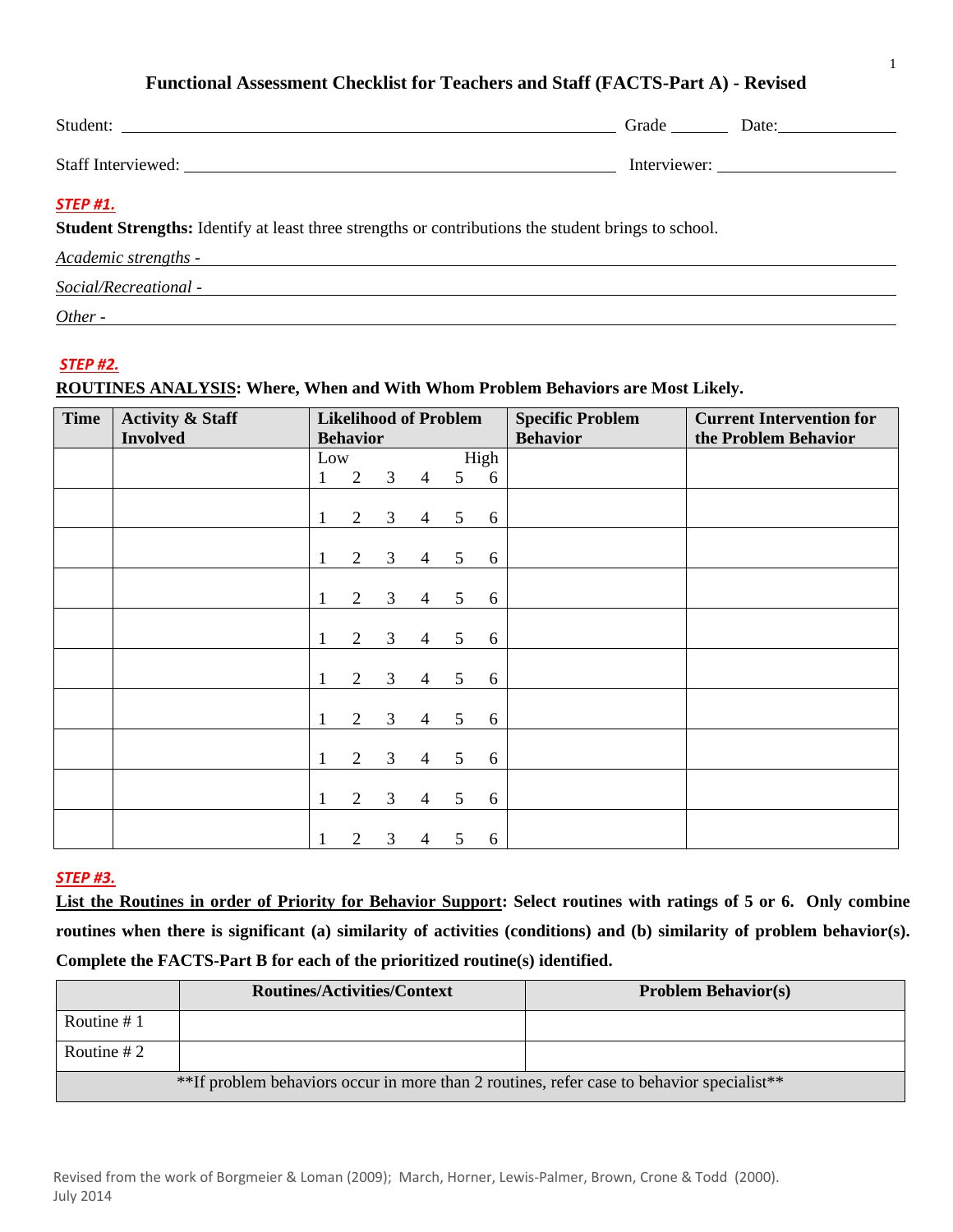## *STEP #4.*

# **BEHAVIOR(s**): **Rank order the top priority problem behaviors occurring in the targeted routine above:**

| Tardy<br>$\_$ Unresponsive<br>Self-injury                                    | $\_$ Fight/physical Aggression<br>Inappropriate Language<br>Verbal Harassment | Disruptive<br>Insubordination<br>Work not done | Theft<br>Vandalism<br>Other |  |  |  |
|------------------------------------------------------------------------------|-------------------------------------------------------------------------------|------------------------------------------------|-----------------------------|--|--|--|
| Describe prioritized problem behavior(s) in observable and measurable terms: |                                                                               |                                                |                             |  |  |  |
|                                                                              |                                                                               |                                                |                             |  |  |  |
|                                                                              |                                                                               |                                                |                             |  |  |  |

| <b>STEP #5 AND #6</b>                                                                     |  |
|-------------------------------------------------------------------------------------------|--|
| What is the frequency of the Problem Behavior in the targeted routine?                    |  |
| $(\# x's / day or hour)$                                                                  |  |
| What is the duration of the Problem Behavior in the targeted routine (in seconds or min)? |  |
| Is Behavior Immediate Danger to self/others?                                              |  |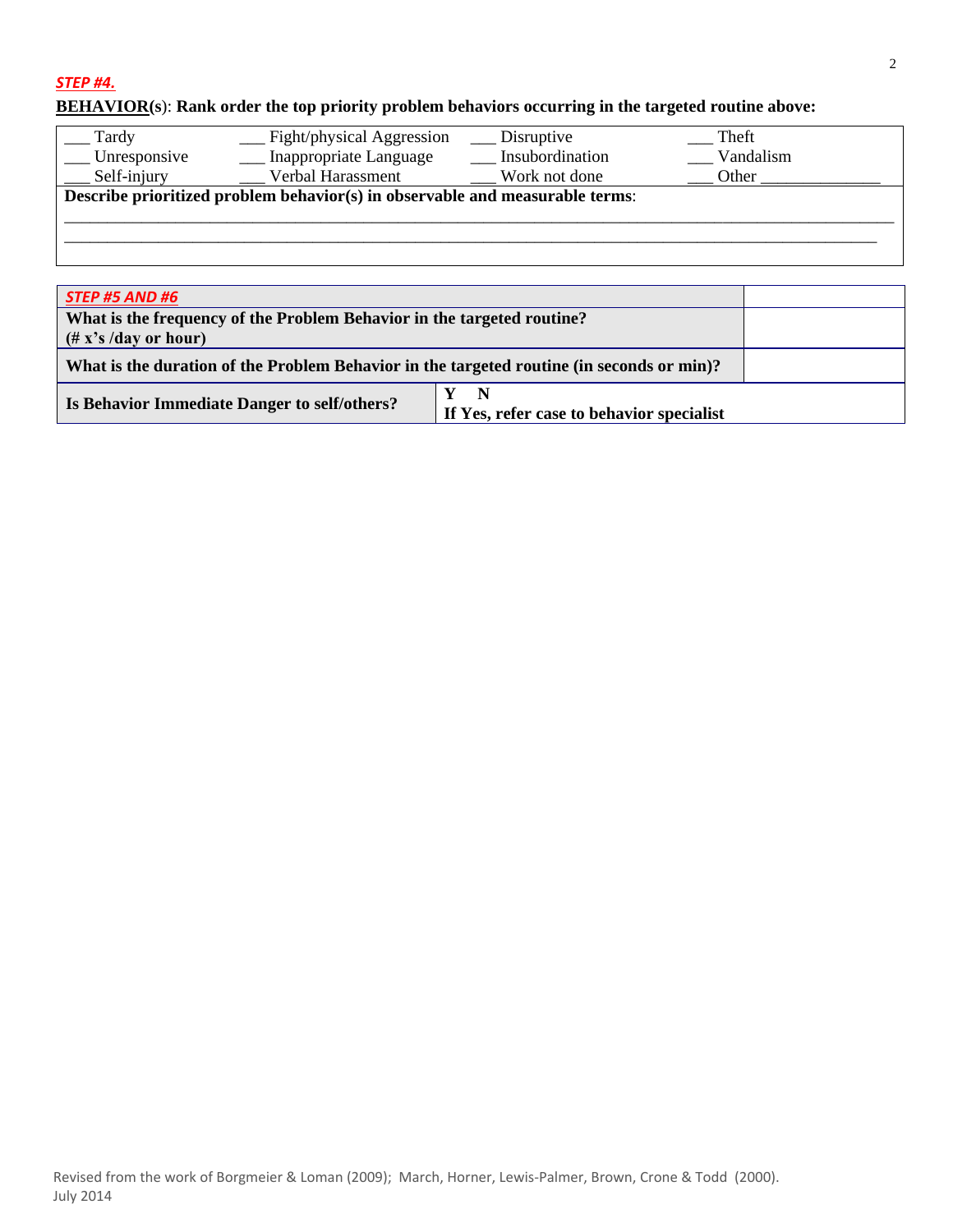# **Functional Assessment Checklist for Teachers & Staff (FACTS-Part B) - Revised**

## *STEP #1*

|  | <b>Identify the Target Routine:</b> Select <i>ONE</i> of the prioritized routines from FACTS-Part A (Step 3) for assessment. |
|--|------------------------------------------------------------------------------------------------------------------------------|
|  |                                                                                                                              |

| <b>Routine/Activities/Context</b> | <b>Problem Behavior(s) – make description observable</b> |
|-----------------------------------|----------------------------------------------------------|
|                                   |                                                          |
|                                   |                                                          |

## *STEP #2*

**ANTECEDENT(s):** *Rank Order* **the strongest triggers/predictors of problem behavior in the routine above. Then** 

**ask corresponding follow-up question(s) to get a** *detailed* **understanding of triggers ranked #1 & 2.** 

| <b>Environmental Features (Rank order strongest 3)</b> | Follow Up Questions - Get as Specific as possible                      |
|--------------------------------------------------------|------------------------------------------------------------------------|
| <b>a.</b> task too hard                                | If a,b,c,d or e - describe task/demand in detail:                      |
| <b>b.</b> task too easy                                |                                                                        |
| c. bored $w$ task                                      |                                                                        |
| <b>d.</b> task too long                                |                                                                        |
| e. physical demand                                     |                                                                        |
| f. correction/reprimand                                | <b>If f</b> - describe purpose of correction, voice tone, volume etc.: |
|                                                        |                                                                        |
| <b>g.</b> large group instruction                      | If $g, h, i, j$ or $k$ - describe setting/activity/content in detail:  |
| <b>h.</b> small group work                             |                                                                        |
| <i>i</i> . independent work                            |                                                                        |
| <i>i</i> . unstructured time                           |                                                                        |
| k. transitions                                         |                                                                        |
| <b>l.</b> with peers                                   | If $I$ – what peers?                                                   |
| m. isolated/no attention                               | If $m$ – describe:                                                     |

## *STEP #3*

**CONSEQUENCE(s):** *Rank Order* **the strongest pay-off for student that appears most likely to maintain the** 

**problem behavior in the routine above. Then ask follow-up questions to detail consequences ranked #1 & 2.**

| <b>Consequences/Function</b>                                                                                  | As applicable -- Follow Up Questions – Get as Specific as possible                                                                                                                             |
|---------------------------------------------------------------------------------------------------------------|------------------------------------------------------------------------------------------------------------------------------------------------------------------------------------------------|
| <b>a.</b> get adult attention<br><b>b.</b> get peer attention                                                 | If a or b -- Whose attention is obtained?                                                                                                                                                      |
|                                                                                                               | How is the (positive or negative) attention provided?                                                                                                                                          |
| $\frac{\ }{2}$ c. get preferred activity<br>$\_\_\_\$ d. get object/things/money<br>$\equiv$ e. get sensation | If c,d, or e -- What specific items, activities, or sensations are obtained?                                                                                                                   |
| __ f. avoid adult attention<br>$\frac{1}{2}$ , avoid peer attention                                           | If f or $g$ – Who is avoided?<br>Why avoiding this person?                                                                                                                                     |
| <b>h.</b> avoid undesired activity/task<br><i>i.</i> avoid sensation                                          | <b>If h or i-</b> Describe specific task/activity/sensation avoided? Be specific, <i>DO</i><br>NOT simply list subject area, but specifically describe type of work within the subject<br>area |
|                                                                                                               | Can the student perform the task independently? $Y \ N$<br>Is academic assessment needed to ID specific skill deficits? Y N                                                                    |